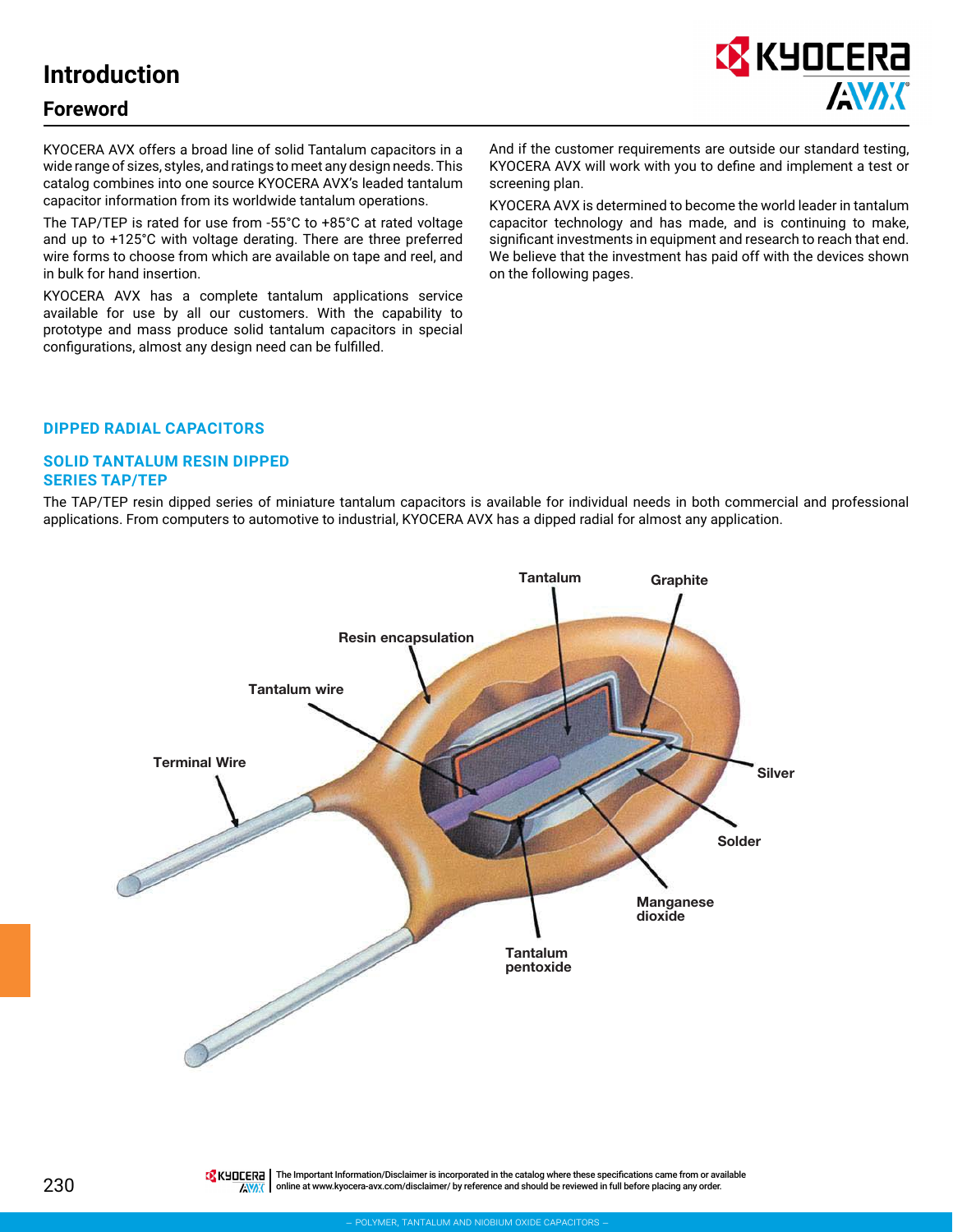# **Dipped Radial Capacitors**



## **Wire Form Outline**

#### **SOLID TANTALUM RESIN DIPPED TAP/TEP**

#### **Preferred Wire Forms**



**Non-Preferred Wire Forms** (Not recommended for new designs)



### **DIMENSIONS millimeters (inches)**

| <b>Wire Form</b> | <b>Figure</b>                                                     | <b>Case Size</b> | $L$ (see note 1)                       | $\mathbf{s}$                           | d                                      | <b>Packaging</b><br>Suffixes Available*                                         |  |  |  |  |  |  |  |
|------------------|-------------------------------------------------------------------|------------------|----------------------------------------|----------------------------------------|----------------------------------------|---------------------------------------------------------------------------------|--|--|--|--|--|--|--|
|                  | <b>Preferred Wire Forms</b>                                       |                  |                                        |                                        |                                        |                                                                                 |  |  |  |  |  |  |  |
| C                | Figure 1                                                          | $A - R^*$        | $16.0 \pm 4.00$<br>$(0.630 \pm 0.160)$ | $5.00 \pm 1.00$<br>$(0.200 \pm 0.040)$ | $0.50 + 0.05$<br>$(0.020 \pm 0.002)$   | <b>CCS</b><br><b>Bulk</b><br><b>CRW</b><br>Tape/Reel<br><b>CRS</b><br>Tape/Ammo |  |  |  |  |  |  |  |
| B                | Figure 2                                                          | $A - J^*$        | $16.0 + 4.00$<br>$(0.630 \pm 0.160)$   | $5.00 \pm 1.00$<br>$(0.200 \pm 0.040)$ | $0.50 \pm 0.05$<br>$(0.020 \pm 0.002)$ | <b>BRW</b><br>Tape/Reel<br><b>BRS</b><br>Tape/Ammo                              |  |  |  |  |  |  |  |
| S                | Figure 3                                                          | $A - J^*$        | $16.0 \pm 4.00$<br>$(0.630 \pm 0.160)$ | $2.50 \pm 0.50$<br>$(0.100 \pm 0.020)$ | $0.50 + 0.05$<br>$(0.020 \pm 0.002)$   | <b>Bulk</b><br><b>SCS</b><br><b>SRW</b><br>Tape/Reel<br><b>SRS</b><br>Tape/Ammo |  |  |  |  |  |  |  |
|                  | <b>Non-Preferred Wire Forms (Not recommended for new designs)</b> |                  |                                        |                                        |                                        |                                                                                 |  |  |  |  |  |  |  |
| F                | Figure 4                                                          | $A - R$          | $3.90 \pm 0.75$<br>$(0.155 \pm 0.030)$ | $5.00 \pm 0.50$<br>$(0.200 \pm 0.020)$ | $0.50 \pm 0.05$<br>$(0.020 \pm 0.002)$ | <b>FCS</b><br><b>Bulk</b>                                                       |  |  |  |  |  |  |  |
| D                | Figure 5                                                          | $A - H^*$        | $16.0 \pm 4.00$<br>$(0.630 \pm 0.160)$ | $2.50 \pm 0.75$<br>$(0.100 \pm 0.020)$ | $0.50 + 0.05$<br>$(0.020 \pm 0.002)$   | <b>DCS</b><br><b>Bulk</b><br><b>DTW</b><br>Tape/Reel<br><b>DTS</b><br>Tape/Ammo |  |  |  |  |  |  |  |
| G                | Figure 6                                                          | $A - J$          | $16.0 + 4.00$<br>$(0.630 \pm 0.160)$   | $3.18 + 0.50$<br>$(0.125 \pm 0.020)$   | $0.50 \pm 0.05$<br>$(0.020 \pm 0.002)$ | <b>GSB Bulk</b>                                                                 |  |  |  |  |  |  |  |
| H                | Similar to<br>Figure 1                                            | $A - R$          | $16.0 + 4.00$<br>$(0.630 \pm 0.160)$   | $6.35 \pm 1.00$<br>$(0.250 \pm 0.040)$ | $0.50 \pm 0.05$<br>$(0.020 \pm 0.002)$ | <b>HSB Bulk</b>                                                                 |  |  |  |  |  |  |  |

Notes: (1) Lead lengths can be supplied to tolerances other than those above and should be specified in the ordering information. (2) For D, H, and H1 dimensions, refer to individual product on following pages.

\* For case size availability in tape and reel, please refer to pages 253-254.

THE Important Information/Disclaimer is incorporated in the catalog where these specifications came from or available **AVAK** online at [www.kyocera-avx.com/disclaimer/](http://www.avx.com/disclaimer/) by reference and should be reviewed in full before placing any order.

040920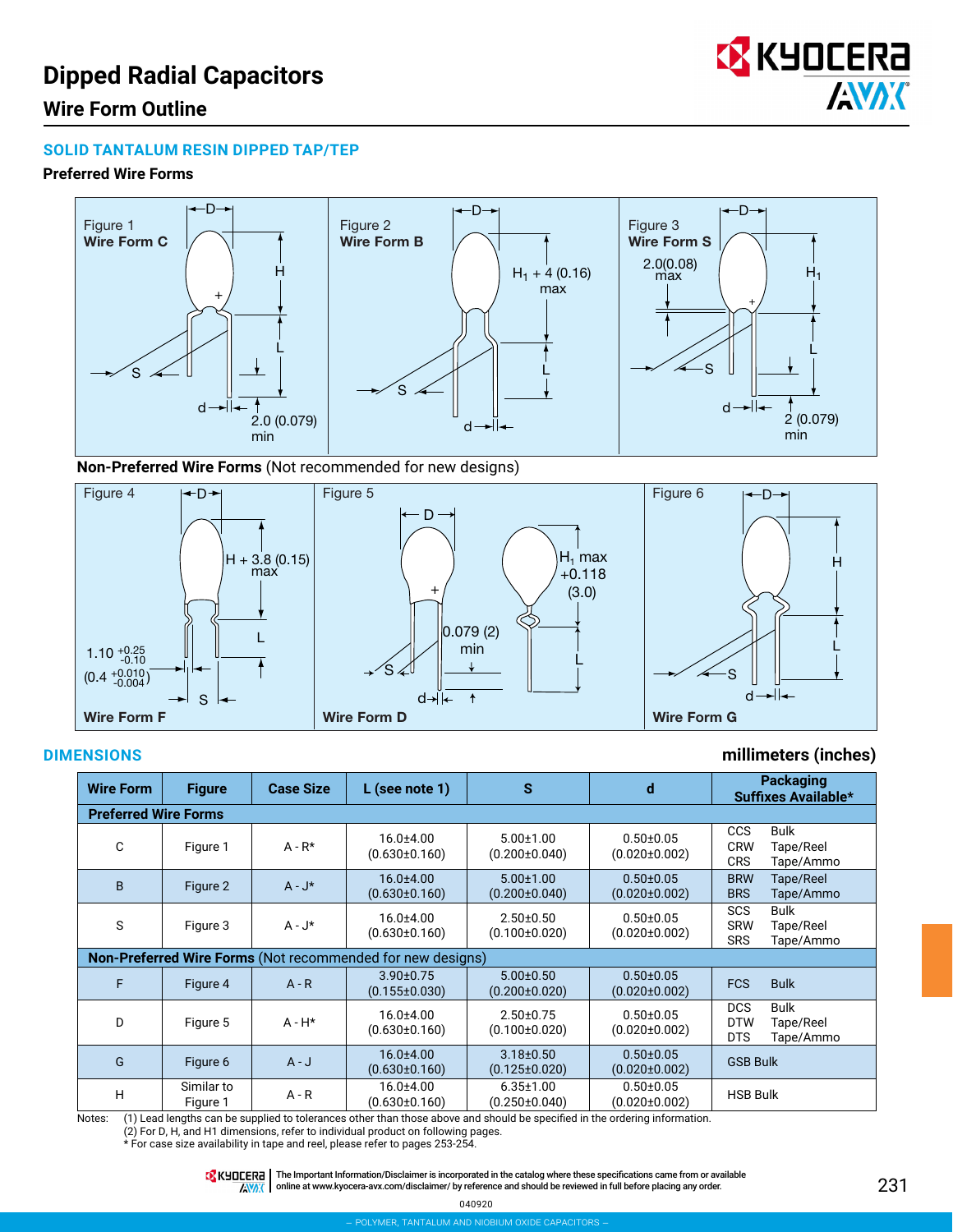

#### **SOLID TANTALUM RESIN DIPPED CAPACITORS**



TAP is a professional grade device manufactured with a flame retardant coating and featuring low leakage current and impedance, very small physical sizes and exceptional temperature stability. It is designed and conditioned to operate to +125°C (see page 282 for voltage derating above 85°C) and is available loose or taped and reeled for auto insertion. The 15 case sizes with wide capacitance and working voltage ranges means the TAP can accommodate almost any application.

#### **MAXIMUM CASE DIMENSIONS: millimeters (inches)**

| <b>Wire</b> | C, F, G, H   | <b>B, S, D</b> |              |
|-------------|--------------|----------------|--------------|
| Case        | н            | *Н.            | D            |
| A           | 8.50 (0.330) | 7.00 (0.280)   | 4.50 (0.180) |
| B           | 9.00(0.350)  | 7.50 (0.300)   | 4.50 (0.180) |
| С           | 10.0 (0.390) | 8.50 (0.330)   | 5.00(0.200)  |
| D           | 10.5(0.410)  | 9.00(0.350)    | 5.00(0.200)  |
| E           | 10.5(0.410)  | 9.00(0.350)    | 5.50 (0.220) |
| F           | 11.5(0.450)  | 10.0 (0.390)   | 6.00(0.240)  |
| G           | 11.5 (0.450) | 10.0 (0.390)   | 6.50(0.260)  |
| H           | 12.0 (0.470) | 10.5(0.410)    | 7.00 (0.280) |
| J           | 13.0 (0.510) | 11.5 (0.450)   | 8.00(0.310)  |
| K           | 14.0 (0.550) | 12.5 (0.490)   | 8.50(0.330)  |
|             | 14.0 (0.550) | 12.5 (0.490)   | 9.00(0.350)  |
| M           | 14.5 (0.570) | 13.0 (0.510)   | 9.00(0.350)  |
| N           | 16.0 (0.630) |                | 9.00(0.350)  |
| P           | 17.0 (0.670) |                | 10.0 (0.390) |
| R           | 18.5 (0.730) |                | 10.0 (0.390) |







#### **HOW TO ORDER**



**TAP 475 M 035 SCS**

**Type Suffix indicating wire form Capacitance Code** pF code: 1st two digits represent significant figures, 3rd digit represents **Capacitance Tolerance**  $K = \pm 10\%$ 

multiplier (number of zeros to follow)

 $M = \pm 20\%$ (For  $J = \pm 5\%$  tolerance, please consult factory)

**Rated DC Voltage**

**and packaging** (see page 246)

**TA** KHOCER<sub>E</sub> | The Important Information/Disclaimer is incorporated in the catalog where these specifications came from or available AVAX online at [www.kyocera-avx.com/disclaimer/](http://www.avx.com/disclaimer/) by reference and should be reviewed in full before placing any order.

040920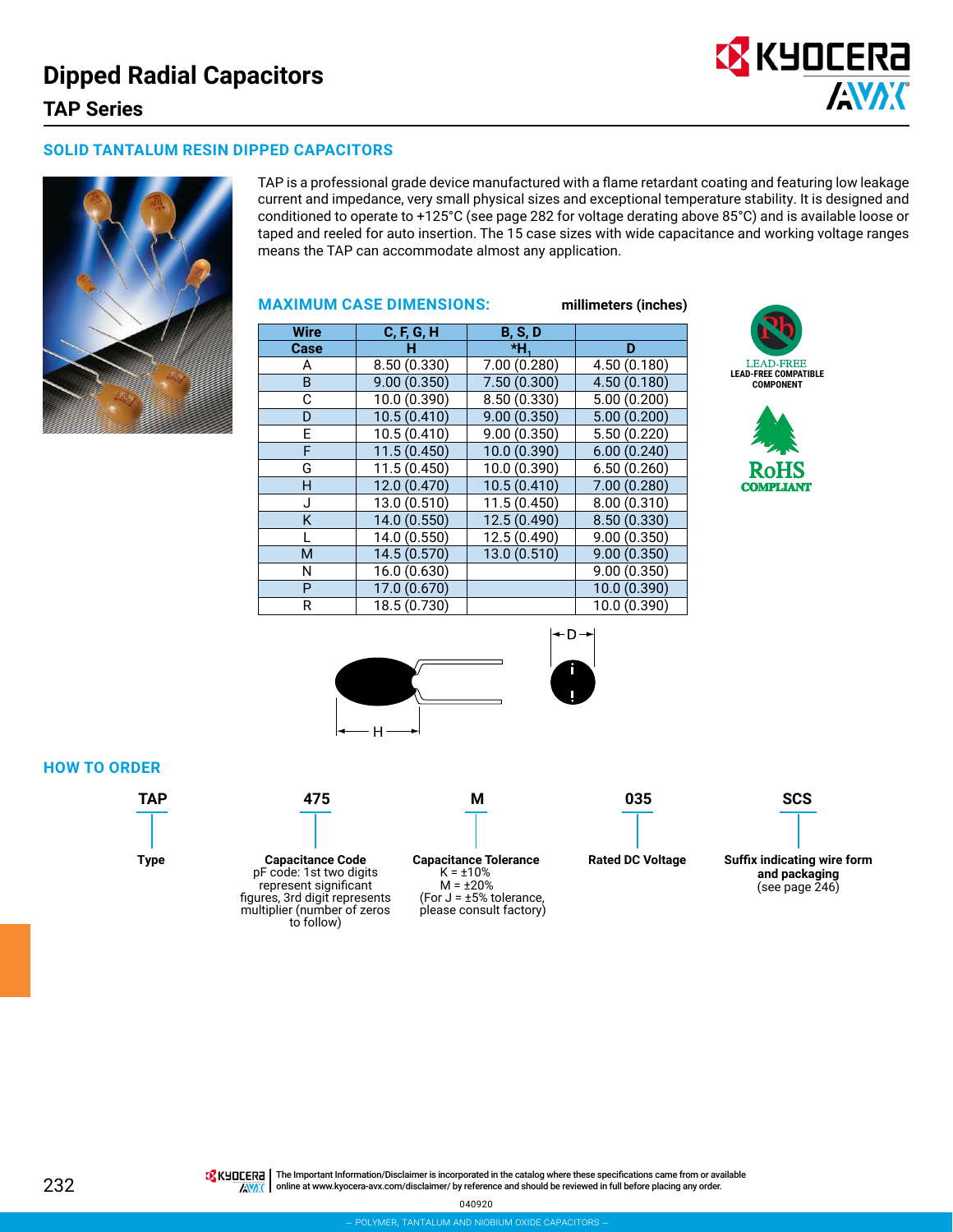# **Dipped Radial Capacitors**



# **TAP Series**

#### **TECHNICAL SPECIFICATIONS**

| <b>Technical Data:</b>               | All technical data relate to an ambient temperature of +25°C                 |                                                          |     |    |    |    |    |    |  |  |
|--------------------------------------|------------------------------------------------------------------------------|----------------------------------------------------------|-----|----|----|----|----|----|--|--|
| Capacitance Range:                   | $0.10 \mu F$ to 330 $\mu F$                                                  |                                                          |     |    |    |    |    |    |  |  |
| Capacitance Tolerance:               |                                                                              | ±20%; ±10% (±5% consult your representative for details) |     |    |    |    |    |    |  |  |
| Rated Voltage DC $(V_R)$             | $\leq$ +85°C:                                                                | 6.3                                                      | 10  | 16 | 20 | 25 | 35 | 50 |  |  |
| Category Voltage (V <sub>c</sub> )   | $\leq$ +125°C:                                                               | 4                                                        | 6.3 | 10 | 13 | 16 | 23 | 33 |  |  |
| Surge Voltage (V.)                   | $\leq$ +85°C:                                                                |                                                          |     |    |    | 33 | 46 | 65 |  |  |
| Surge Voltage (V <sub>s</sub> )      | 5                                                                            | 9                                                        | 12  | 16 | 21 | 28 | 40 |    |  |  |
| Temperature Range:                   |                                                                              | $-55^{\circ}$ C to $+125^{\circ}$ C                      |     |    |    |    |    |    |  |  |
| <b>Environmental Classification:</b> |                                                                              | 55/125/56 (IEC 68-2)                                     |     |    |    |    |    |    |  |  |
| <b>Dissipation Factor:</b>           |                                                                              | ≤0.04 for $C_{R}$ 0.1-1.5µF                              |     |    |    |    |    |    |  |  |
|                                      |                                                                              | ≤0.06 for $C_{p}$ 2.2-6.8µF                              |     |    |    |    |    |    |  |  |
|                                      |                                                                              | ≤0.08 for $CB$ 10-68µF                                   |     |    |    |    |    |    |  |  |
|                                      | ≤0.10 for $C_R$ 100-330µF                                                    |                                                          |     |    |    |    |    |    |  |  |
| Reliability:                         | 1% per 1000 hrs. at 85°C with 0.10/V series impedance, 60% confidence level. |                                                          |     |    |    |    |    |    |  |  |
| Qualification:                       |                                                                              | CECC 30201 - 032                                         |     |    |    |    |    |    |  |  |

#### **CAPACITANCE AND RATED VOLTAGE RANGE (LETTER DENOTES CASE SIZE)**

|                 | <b>Capacitance</b> | Rated Voltage DC (V <sub>R</sub> ) |              |                |                         |                |                |             |  |  |
|-----------------|--------------------|------------------------------------|--------------|----------------|-------------------------|----------------|----------------|-------------|--|--|
| μF              | Code               | 6.3V                               | <b>10V</b>   | <b>16V</b>     | <b>20V</b>              | <b>25V</b>     | 35V            | <b>50V</b>  |  |  |
| 0.10            | 104                |                                    |              |                |                         |                | A              | Α           |  |  |
| 0.15            | 154                |                                    |              |                |                         |                | $\overline{A}$ | $\mathsf A$ |  |  |
| 0.22            | 224                |                                    |              |                |                         |                | A              | A           |  |  |
| 0.33            | 334                |                                    |              |                |                         |                | A              | A           |  |  |
| 0.47            | 474                |                                    |              |                |                         |                | Α              | А           |  |  |
| 0.68            | 684                |                                    |              |                |                         |                | $\overline{A}$ | $\sf B$     |  |  |
| 1.0             | 105                |                                    |              |                | Α                       | Α              | А              | $\mathsf C$ |  |  |
| 1.5             | 155                |                                    |              | $\mathsf{A}$   | $\mathsf{A}$            | $\overline{A}$ | A              | $\mathsf D$ |  |  |
| 2.2             | 225                |                                    | Α            | А              | Α                       | Α              | B              | E           |  |  |
| 3.3             | 335                | $\overline{A}$                     | $\mathsf{A}$ | $\overline{A}$ | $\overline{\mathsf{B}}$ | $\sf B$        | C              | F           |  |  |
| 4.7             | 475                | А                                  | A            | B              | $\mathsf C$             | $\mathbf C$    | E              | G           |  |  |
| 6.8             | 685                | $\mathsf{A}$                       | $\sf B$      | $\mathsf C$    | $\mathsf D$             | $\mathsf D$    | F              | H           |  |  |
| 10 <sup>°</sup> | 106                | $\sf B$                            | $\mathbf C$  | D              | $\mathsf E$             | E              | F              | J           |  |  |
| 15              | 156                | $\mathsf C$                        | $\mathsf D$  | E              | $\overline{\mathsf{F}}$ | F              | H              | Κ           |  |  |
| 22              | 226                | D                                  | E            | F              | $\mathsf H$             | H              | Κ              | L           |  |  |
| 33              | 336                | E                                  | F            | F              | J                       | J              | M              |             |  |  |
| 47              | 476                | F                                  | G            | J              | Κ                       | M              | $\mathsf{N}$   |             |  |  |
| 68              | 686                | G                                  | H            | L              | $\mathsf{N}$            | $\mathsf{N}$   |                |             |  |  |
| 100             | 107                | H                                  | Κ            | ${\sf N}$      | $\mathsf{N}$            |                |                |             |  |  |
| 150             | 157                | Κ                                  | $\mathsf{N}$ | ${\sf N}$      |                         |                |                |             |  |  |
| 220             | 227                | M                                  | ${\sf P}$    | ${\sf R}$      |                         |                |                |             |  |  |
| 330             | 337                | P                                  | ${\sf R}$    |                |                         |                |                |             |  |  |

Values outside this standard range may be available on request.

KYOCERA AVX reserves the right to supply capacitors to a higher voltage rating, in the same case size, than that ordered.

#### **MARKING**

Polarity, capacitance, rated DC voltage, and an "A" (KYOCERA AVX logo) are laser marked on the capacitor body which is made of flame retardant gold epoxy resin with a limiting oxygen index in excess of 30 (ASTM-D-2863).

• Tolerance code:

- Polarity
- Capacitance
- Voltage
- KYOCERA AVX logo
- ±20% = Standard (no marking)
- ±10% = "K" on reverse side of unit
- ±5% = "J" on reverse side of unit



THE Important Information/Disclaimer is incorporated in the catalog where these specifications came from or available AVAX | online at [www.kyocera-avx.com/disclaimer/](http://www.avx.com/disclaimer/) by reference and should be reviewed in full before placing any order.